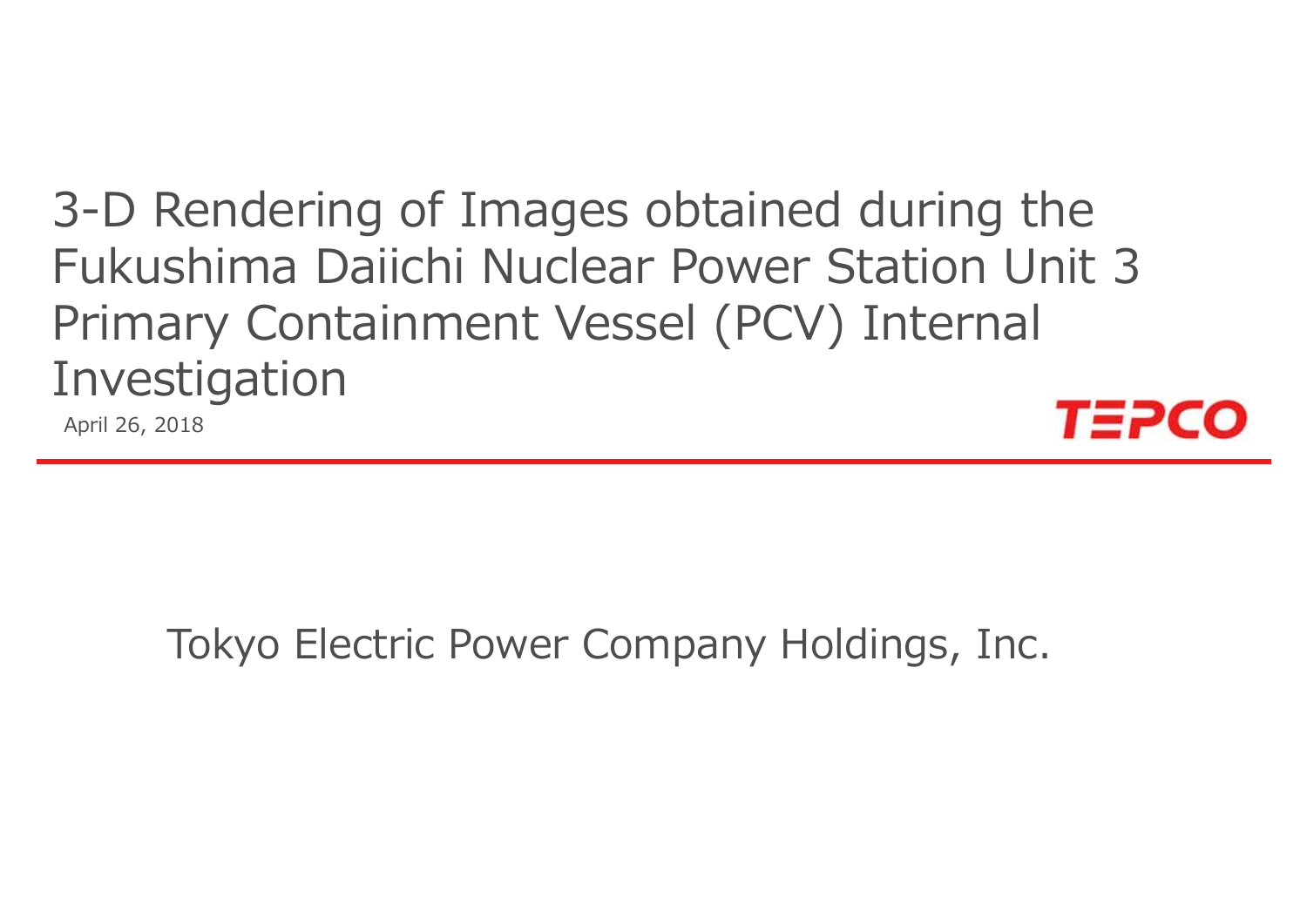## **1. 3-D rendering from images taken**

- Images obtained during the PCV internal investigation conducted in July 2017 were used to create a three-dimensional rendering of the entire pedestal using Structure from Motion (SfM).
- For areas where images were not taken during the internal investigation design data for structures was used to make estimates based upon which a three-dimensional image was rendered.
- Objects for which position could not be estimated and objects that could not be ascertained because they did not appear for long enough, were unclear, or were only partially visible in the videos, were not rendered.



TEPCO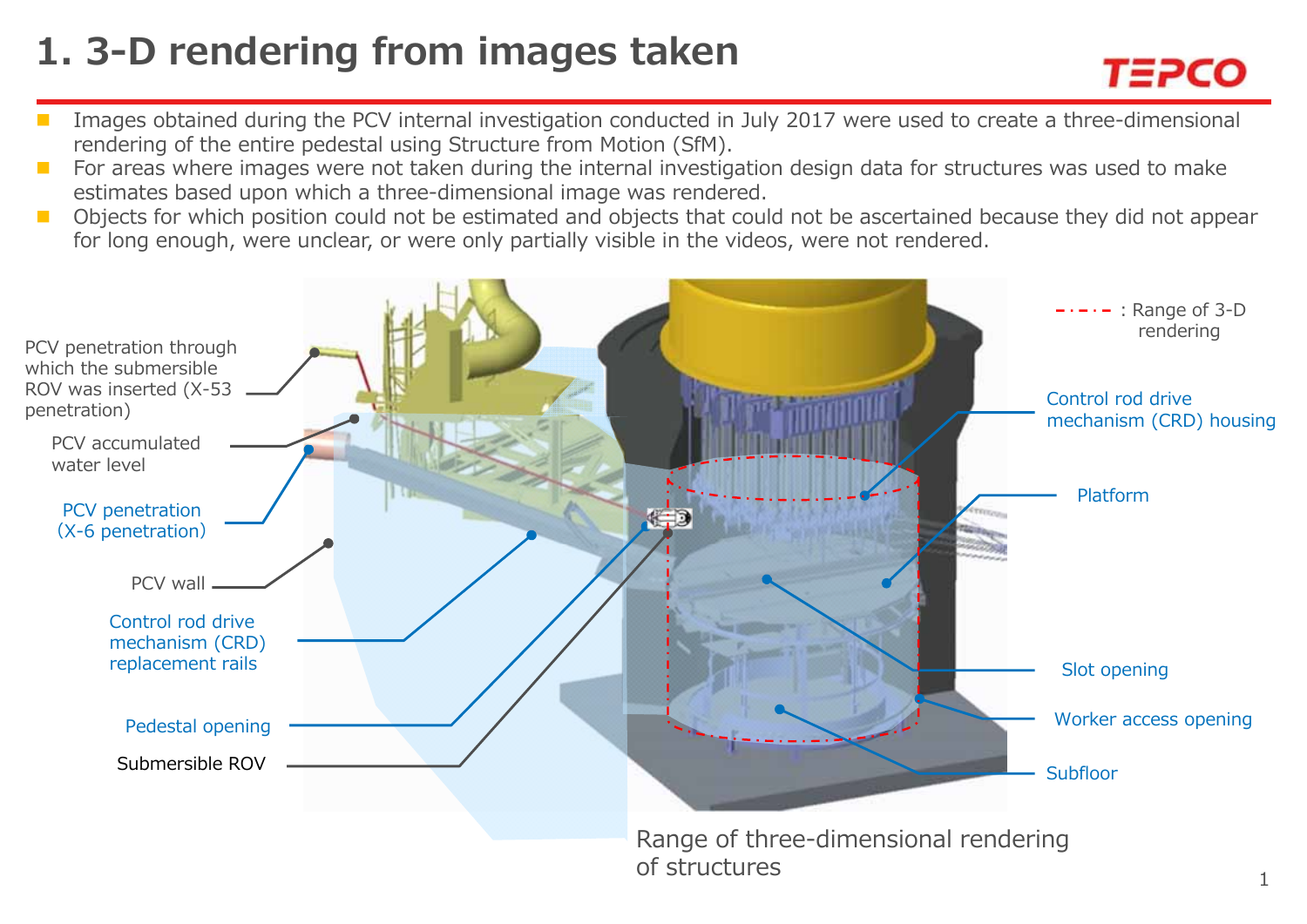## **2. Scope of structures identified in the videos**

- n. The rendering contains structures that were identified in the videos as well as structures that were rendered based upon estimates made using design information because they could not be identified in the videos.
- $\mathcal{L}_{\mathcal{A}}$  Since no significant damage could be seen to the pedestal opening or a portion of the rotation rail support brackets, these structures were used as reference points for the 3-D rendering based upon the assumption that they are in the same position as they were prior to the accident.
- **COL**  The rendering was created in order to get an overall feel for conditions inside the pedestal and therefore the positions of structures are only approximations.





:Structures identified in the videos

 :Structures that could not be identified in the videos (the estimated from design data)





:CRD replacement rails :Platform rotation rails, support brackets :Terminal boxes, electric wire conduits, pipes

Image creation: Toshiba Energy Systems & Solutions Corporation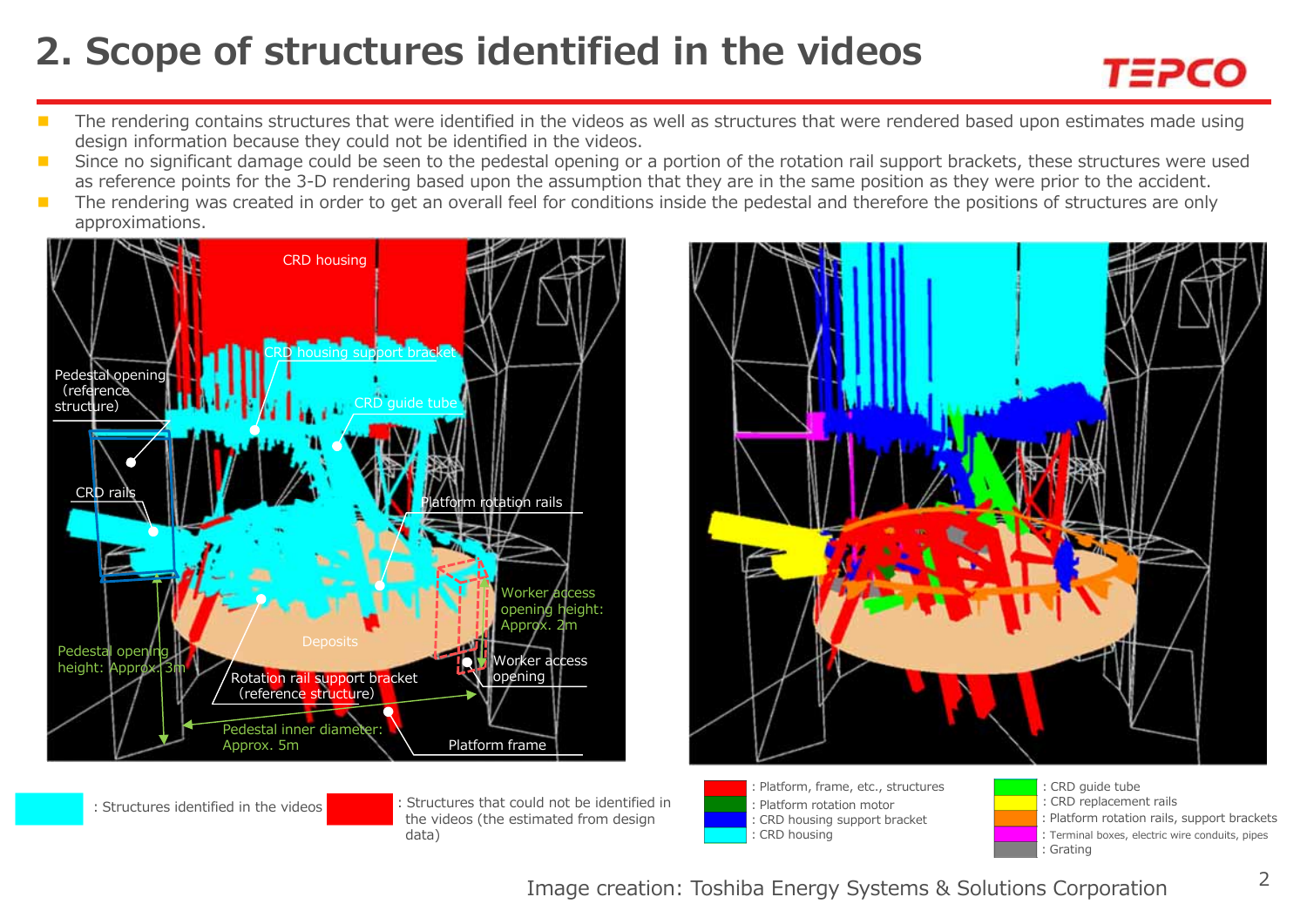## **3. Scope of deposits identified in the videos**



- The height of deposits identified in the videos was estimated based upon the location of structures in the vicinity (pedestal opening and a portion of the rotation rail support brackets) to recreate the approximate height of the deposits.
- $\mathcal{L}^{\mathcal{A}}$  Since a large portion of the deposits could not be seen on the video they were re-created based upon the estimated height of deposits that could be seen in the video.
- Structures are not shown in the diagram on this page to make it easier to see the deposits

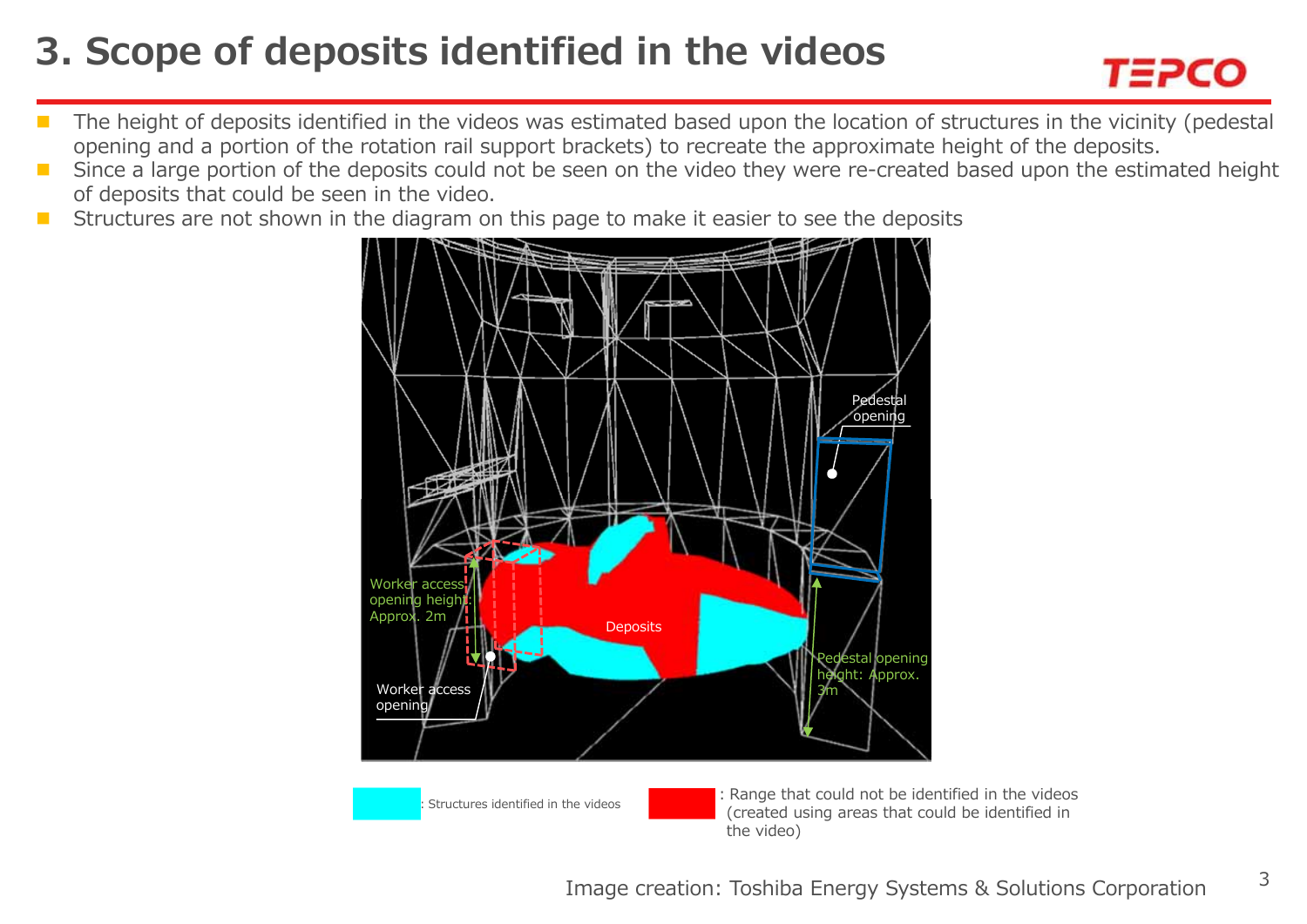# **4. Estimating spaces not visible on the videos**



- F Spaces that could not be captured on video due to the churning up of deposits during the July 2017 investigation were estimated.
- Structures may exist in the spaces that could not be captured on video





: Spaces that were not captured on video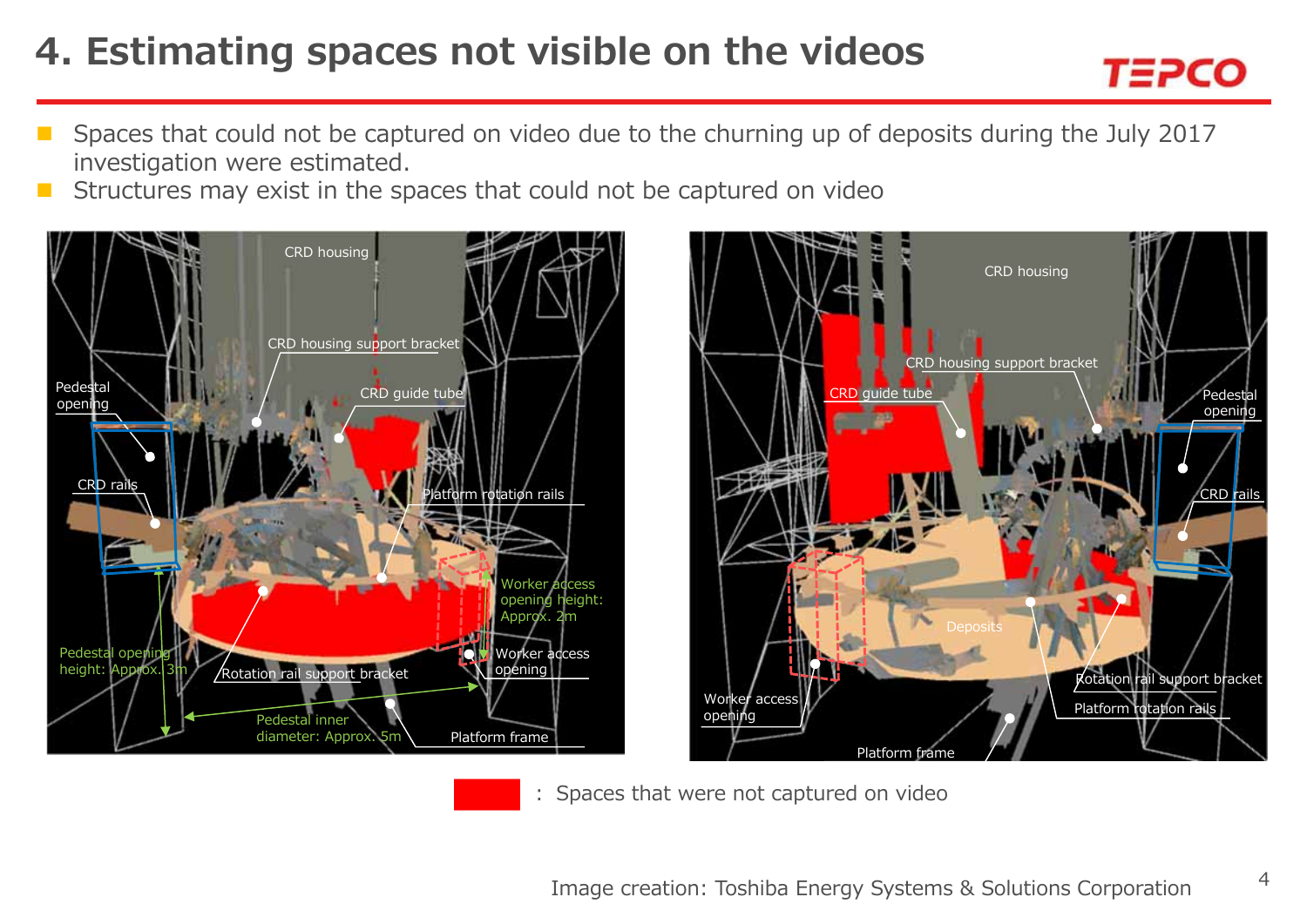#### **5. Assumptions from 3-D rendering**



- F The platform has been dislodged from the rails and a portion of it is buried in deposits
- The height of deposits is highest in the center and gets lower as you move away from the center.
- It is possible that the reason why deposits are higher in the center is because structures, such as the CRD replacer, exist directly underneath



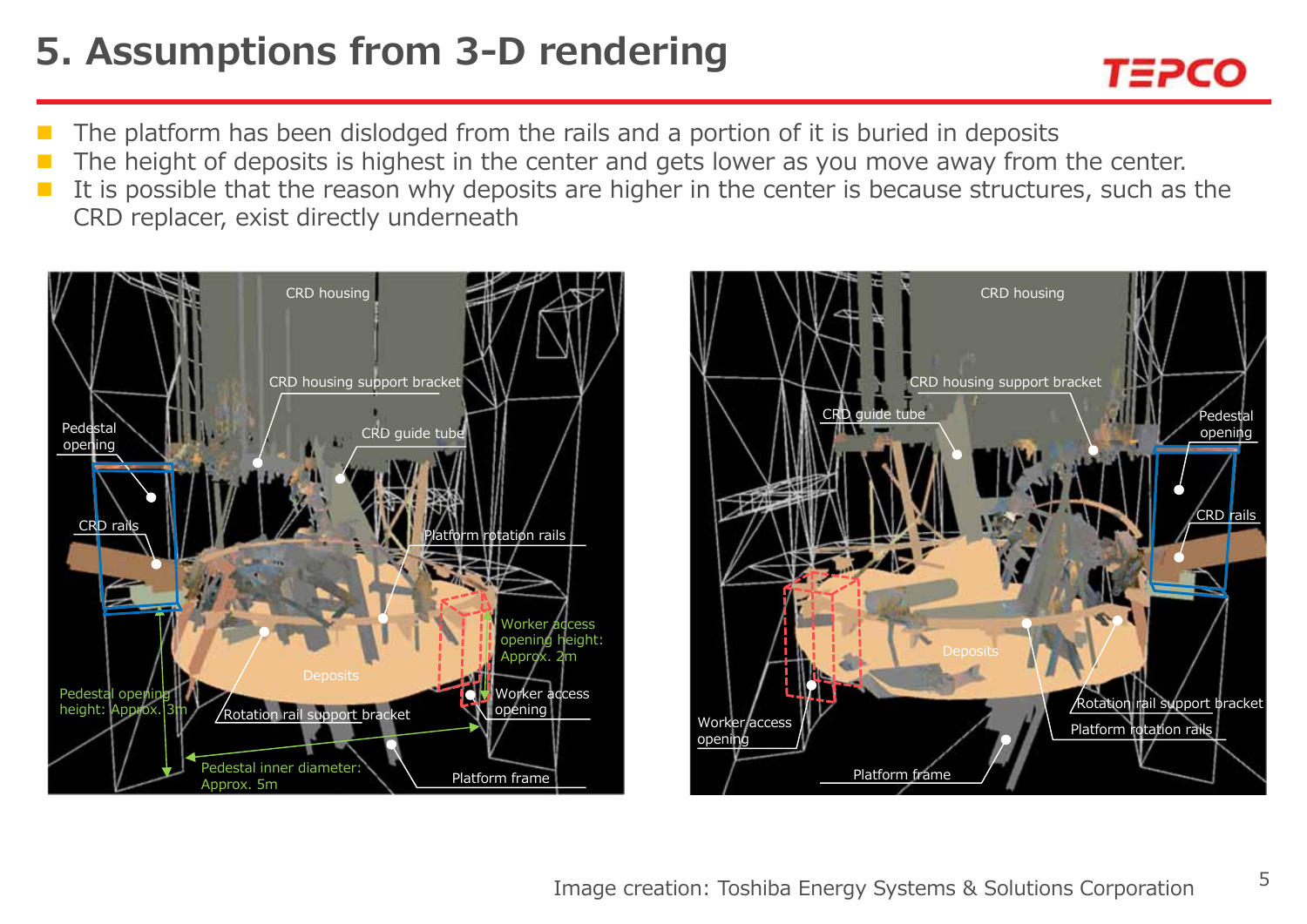# **6. Conclusion**

- $\leq$  Conditions inside the pedestal based upon the 3-D rendering  $\geq$
- Creating a 3-D rendering of the inside of the pedestal enabled us to visibly ascertain the relative location of structures as you move inside the pedestal from the CRD rails, and we were able to learn that the CRD housing support brackets have fallen off and that the platform is dislodged from the rails.
- ш Deposits are highest at the center but considering the fact that the platform is dislodged and that the CRD replacer could not be seen in the video, it is possible that the reason why deposits are higher is because molten material that may contain fuel debris fell on top of the CRD replacer.

#### <Measures going forward>

 This rendering enabled us to get an overall view of the structures that have fallen into the pedestal. Based on these results and data that has been obtained to date, we will plan more investigations as we continue to deliberate the removal of fuel debris, such as the designing of fuel debris removal equipment and removal procedures.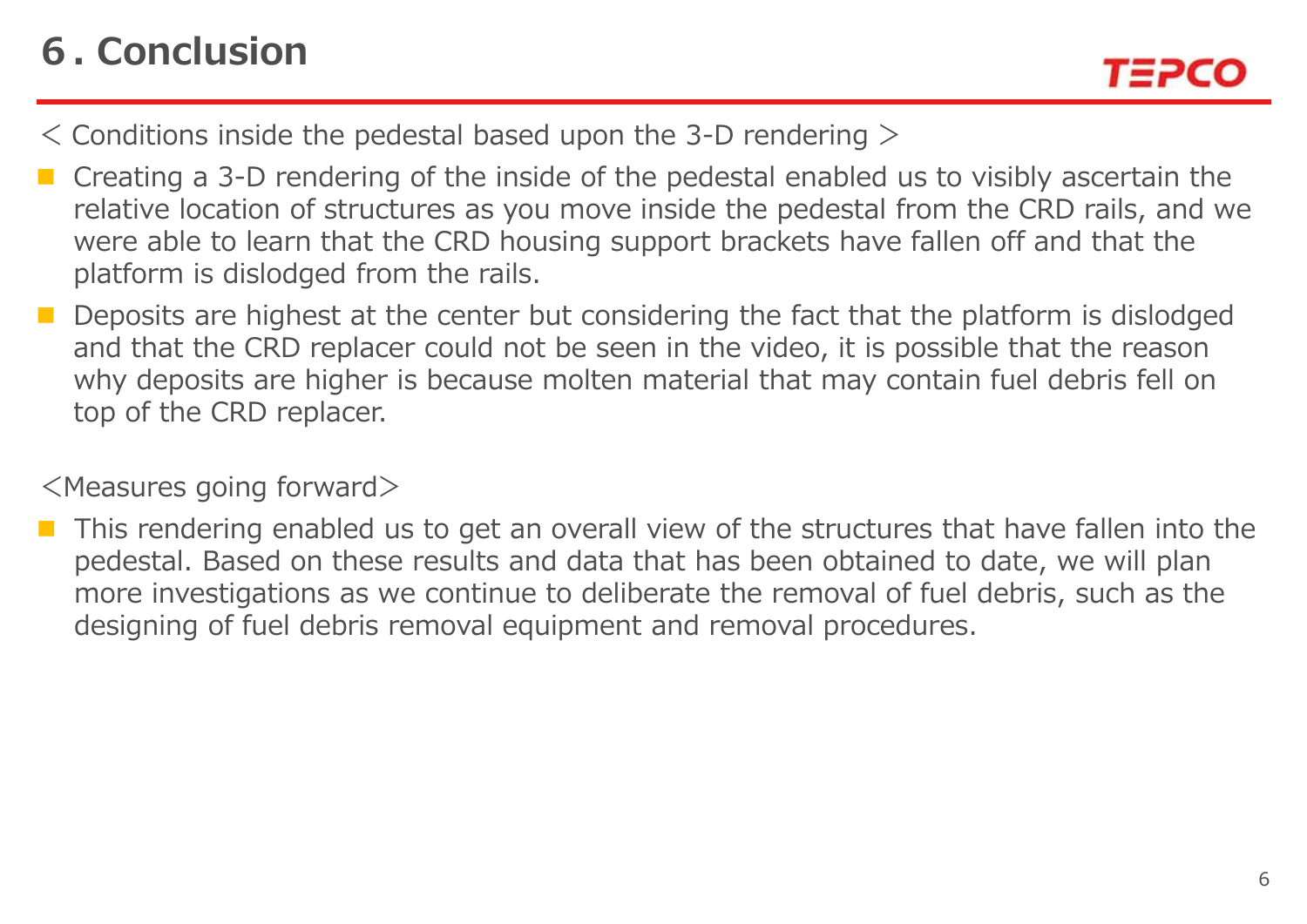



7